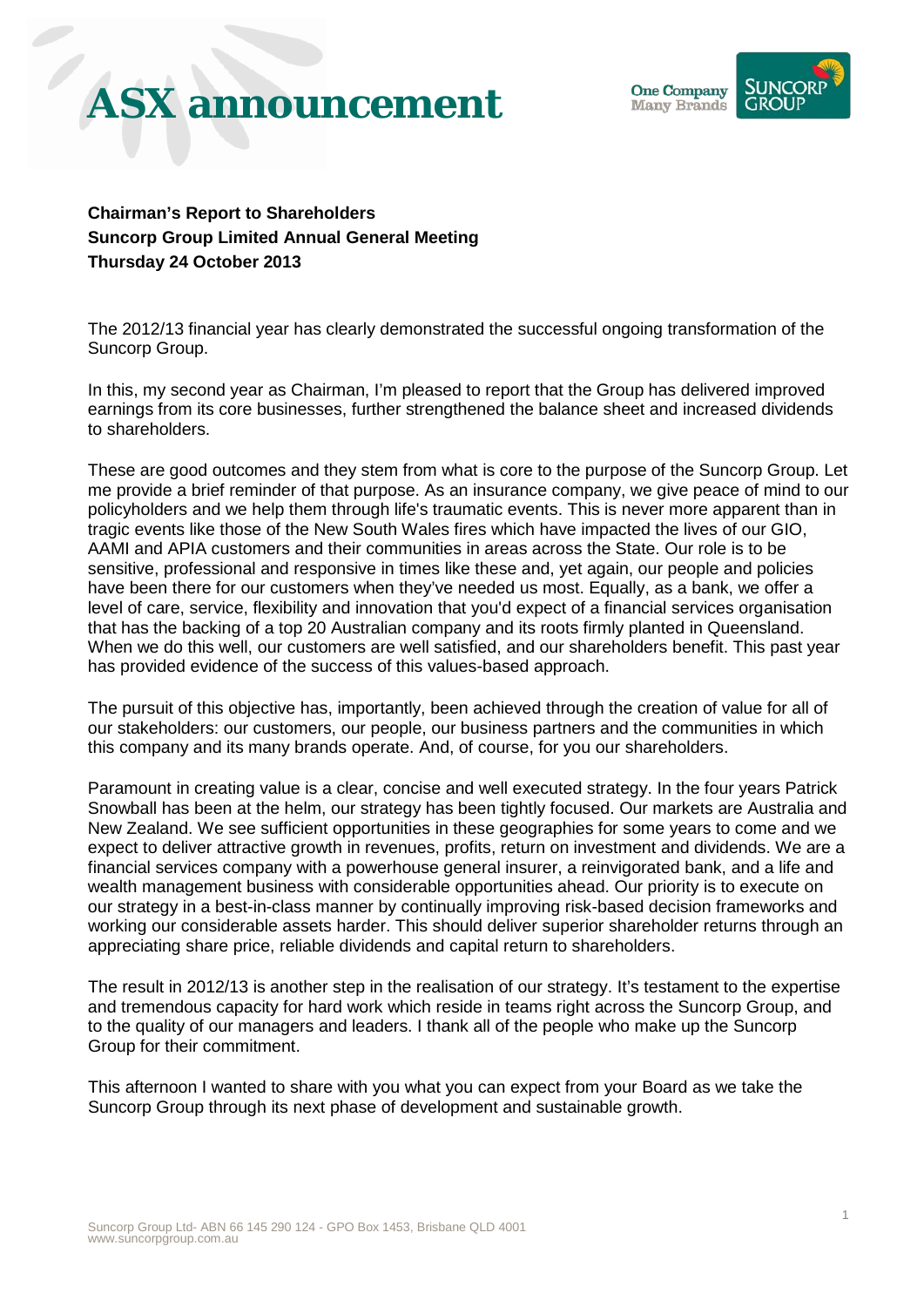

As a Board, we are here to represent the interests of all shareholders. We are very clear about our role in ensuring long-term value is created. We do this through approving the strategic direction, through setting the company's appetite for risk and through appropriate oversight of management. We are all shareholders in Suncorp. Our interests are aligned with yours.

Suncorp's businesses, in various forms, have been a vital part of the Australian landscape for more than 110 years. For the relatively short time that we are the guardians, we aim to see the company move well into its second century in stronger shape than ever.

The Board believes the Company is better placed to meet the challenges and opportunities of our markets in the years ahead than it has been since the global financial crisis took hold.

But we will not be complacent. While the Group moves forward in a position of strength, continued market volatility and competitive forces demand we remain vigilant.

For this reason, I wanted to share with you some thoughts on my recent decision to take a role with the NBN Co and reassure you of my commitment to the Suncorp Group over the coming months and into 2014.

In taking on this new post, I recognise that for an interim period this will involve executive responsibilities and inevitably some new challenges and workload. To accommodate this, I have taken a leave of absence from the Board of Oil Search and have resigned my positions with Opera Australia and Lynas Corporation. The intention is that my executive role will cease upon the appointment of a new CEO for NBN. Finalising this appointment is a priority for me.

I want to assure you I have the enthusiasm and capacity to carry out my duties for the Suncorp Group while taking on the demands of the National Broadband Network. I will continue to reassess all of my other commitments to ensure both of these important assignments can co-exist without compromise during this interim period. I have been on the Board of the Suncorp Group since 2005 and remain committed to the interests of the Suncorp Group and its shareholders.

Looking now at the Group financial performance for the year, it's clear the headline profit of \$491 million was impacted by the resolution of the non-core banking portfolio. It was a strategic and deliberate decision that has been endorsed by the market and is reflected in Suncorp's improved share price performance. The runoff of the portfolio over the past four years was a difficult and challenging experience for the Board, management and, of course, our shareholders. But in the process of resolving this issue we have been able to reward loyal shareholders and return some of the capital raised during the global financial crisis in the form of special dividends.

Given the momentum of the Group and its businesses, the Board confirmed the payment of a final dividend of 30 cents per share and a special dividend of 20 cents per share. This brings the total dividend payout for 2012/13 to 75 cents per share fully franked, an increase of 36%, and demonstrates our commitment to returning to shareholders capital which is in excess of regulatory ratios and surplus to Group operating requirements. The Suncorp Board continues to target a dividend payout ratio of 60% to 80% of full year cash earnings.

The progress in 2012/13 demonstrates the 'One Company. Many Brands' business model at work. Here our focus is on three end-to-end businesses: General Insurance, Banking, and Life, which capitalise on the expertise and scale of the Group.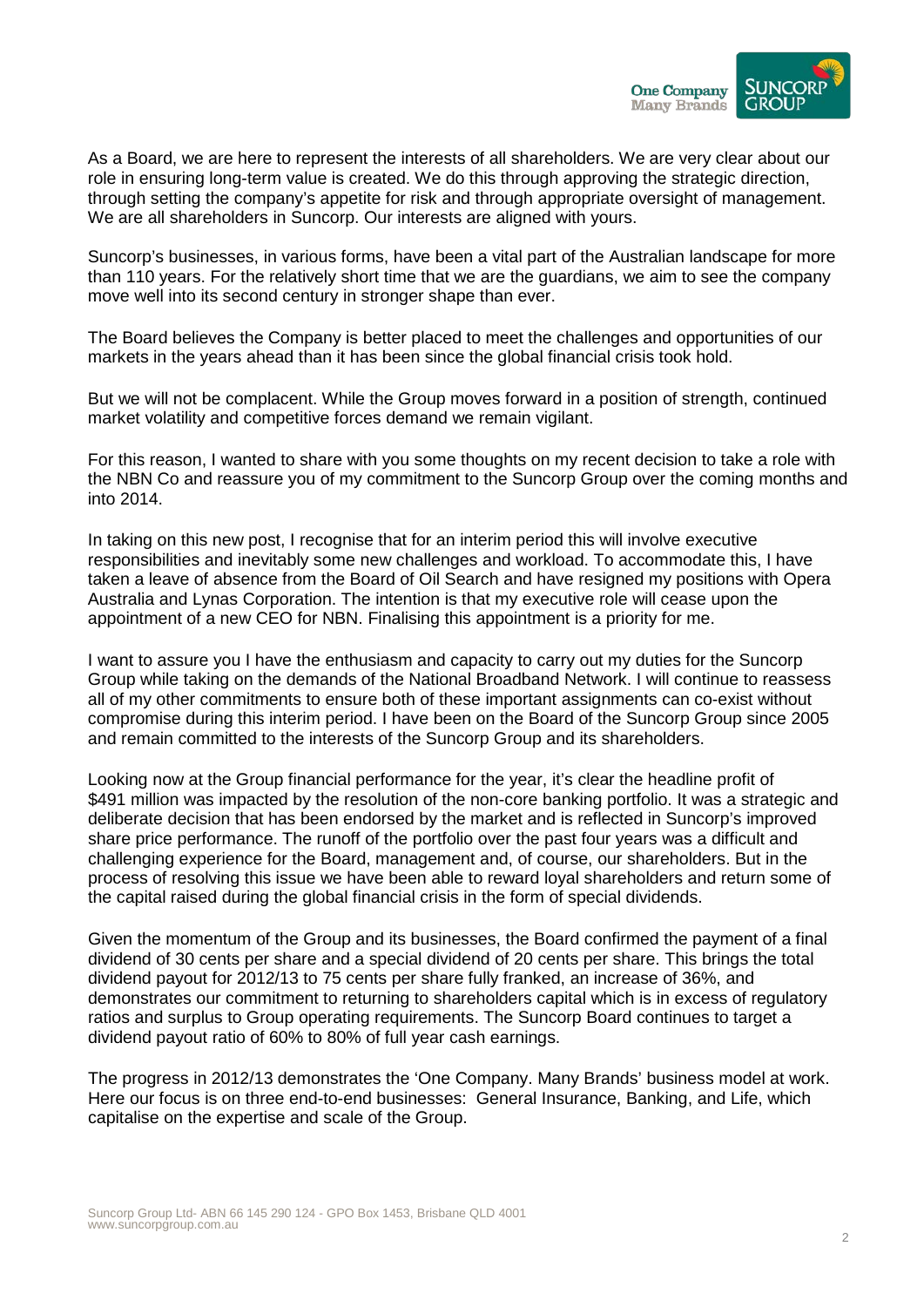

This year marked the completion of the Building Blocks three-year strategic program which has delivered streamlined policy systems, simplified legal entity structures and consolidated and improved technology platforms. The result is a better customer experience, cost savings ahead of expectation, improved productivity and increasingly efficient deployment of capital.

The next phase of transformation, founded on simplification, will continue to drive improved performance and efficiency, delivering results for customers and shareholders. Since the start of the three-year transformation program led by Group CEO Patrick Snowball, the Suncorp share price has increased more than 50% - albeit from a depressed level - outperforming the top 200 publicly listed Australian companies index (ASX200) which increased 11% over the same period.

There are many indicators of the progress of the Group in recent years, including:

- for every dollar of risk weighted assets, we now hold over 30% more core equity capital than we did at 30 June 2009;
- regarding funding, in 2009, only 43% of our lending was supported by customer deposits, whereas today that proportion is 66%, a 50% improvement;
- in 2009 an underlying insurance margin of 10% seemed unachievable when today we're meeting or beating 12%;
- our Non-operating Holding Company, created in 2010, has dramatically improved transparency and the ability to deploy capital as and when needed;
- the strength of the Group's credit rating ensured Suncorp Bank was able to launch an innovative covered bond funding program, becoming the only non-major bank to do so;
- in terms of shareholder returns, we've seen significant improvement in the share price and have paid special dividends in the past two years; and
- when it comes to protecting our policyholders' interests and our business against the worst that mother nature presents, today we have one of the most innovative and comprehensive reinsurance programs in the world.

This past year has been very busy and, we believe, one which has positioned us for continued success.

Among the significant achievements of which I'm particularly proud are:

- the funding and capital program and the range of innovative re-financing deals including CPS2 and the subordinated notes offer;
- the completion of the complex General Insurance licence consolidation which has reduced cost and complexity;
- the resolution of the non-core banking portfolio, a major achievement and one which has cleared the way for the Bank to fully realise its potential;
- productivity gains through partnering initiatives and staff engagement improvements; and finally
- the enormous gains made through innovation and discipline in applying technology solutions across the business.